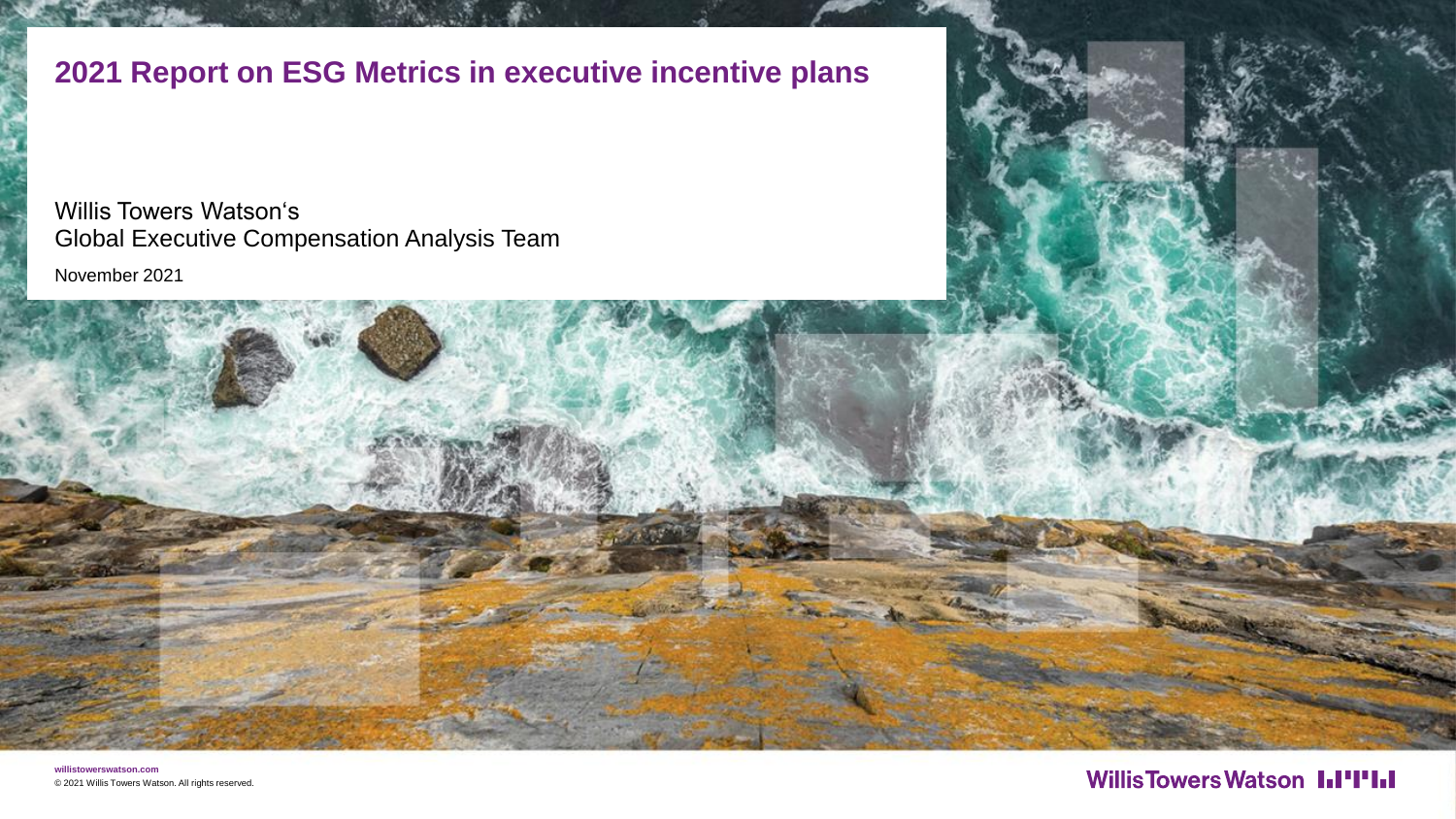#### **ESG metric classification**

How WTW's internal metric definitions fit the broader ESG framework



**Human Capital metrics are part of the Social category**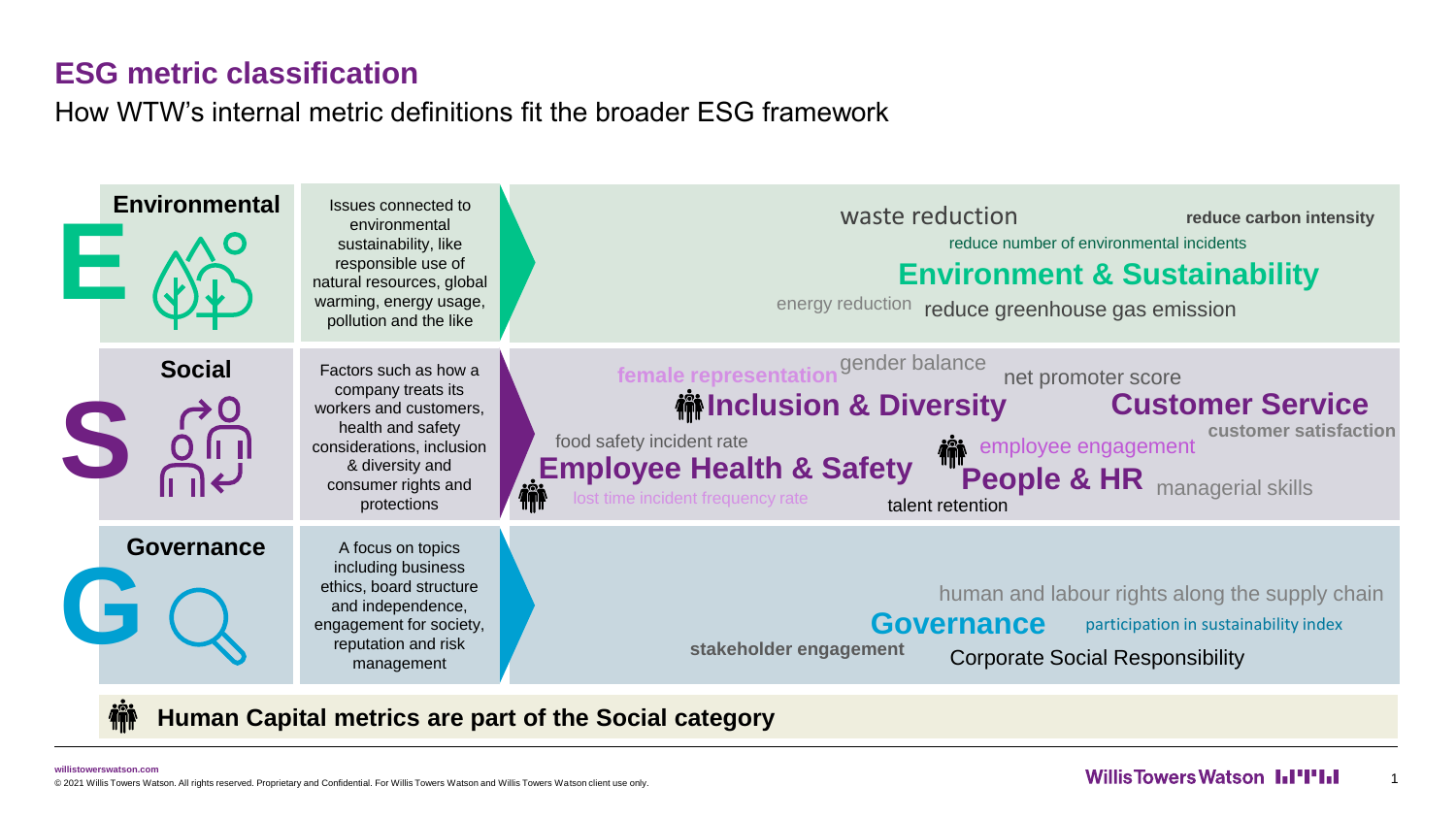Overall prevalence of ESG metrics in the US, Canada and Europe – a regional comparison



Š



- With increasing investor focus, overall use of ESG metrics within incentive plans rose to 68%, up 6 percentage points over the prior year (62%).
	- STI plan usage is up 6 percentage points from 60% in the prior year. Most of the growth relates to an uptick in usage in Canada and the US, where companies have traditionally lagged in prevalence compared to Europe. ESG STI use in Canada now exceeds that of Europe (77% vs. 75%).
	- LTI plan usage is up 3 percentage points from 10% in the prior year. As with adoption and usage of ESG in STI plans, Europe leads the use and growth trend in LTI as well, where ESG metrics are now included in more than one quarter (28%) of all European companies.

n = number of companies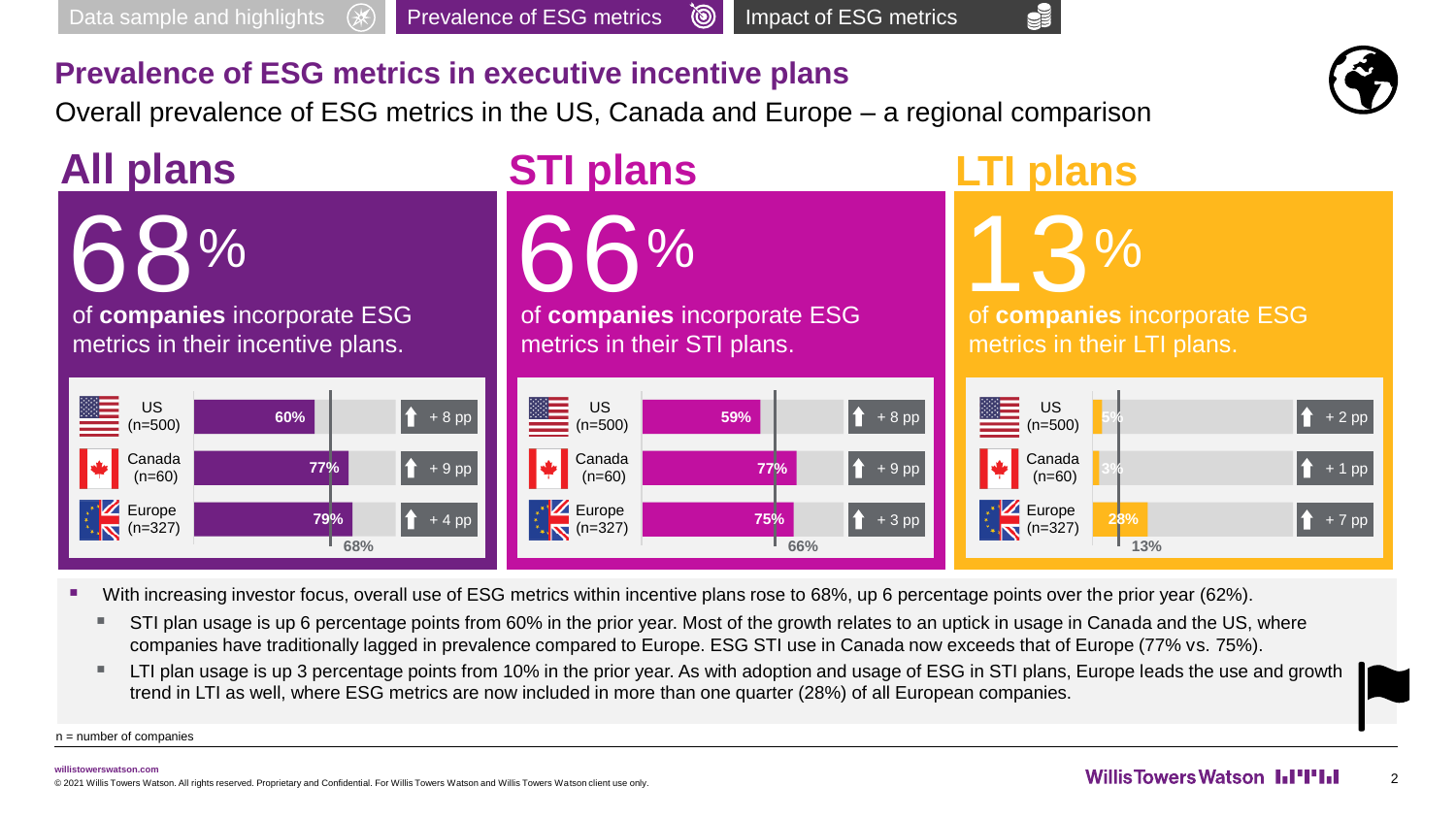Which ESG metrics are incorporated into executive incentive plans – a regional comparison

**All plans**



**Social** is comprised of multiple metric categories that encompass Human Capital Management goals, and is ubiquitous among companies with ESG incentive plan metrics.

Customer Service metrics are included under Social but are not included within the determination of Human Capital metric usage.

All percentages are expressed as % of all companies in the sample

ŞĔ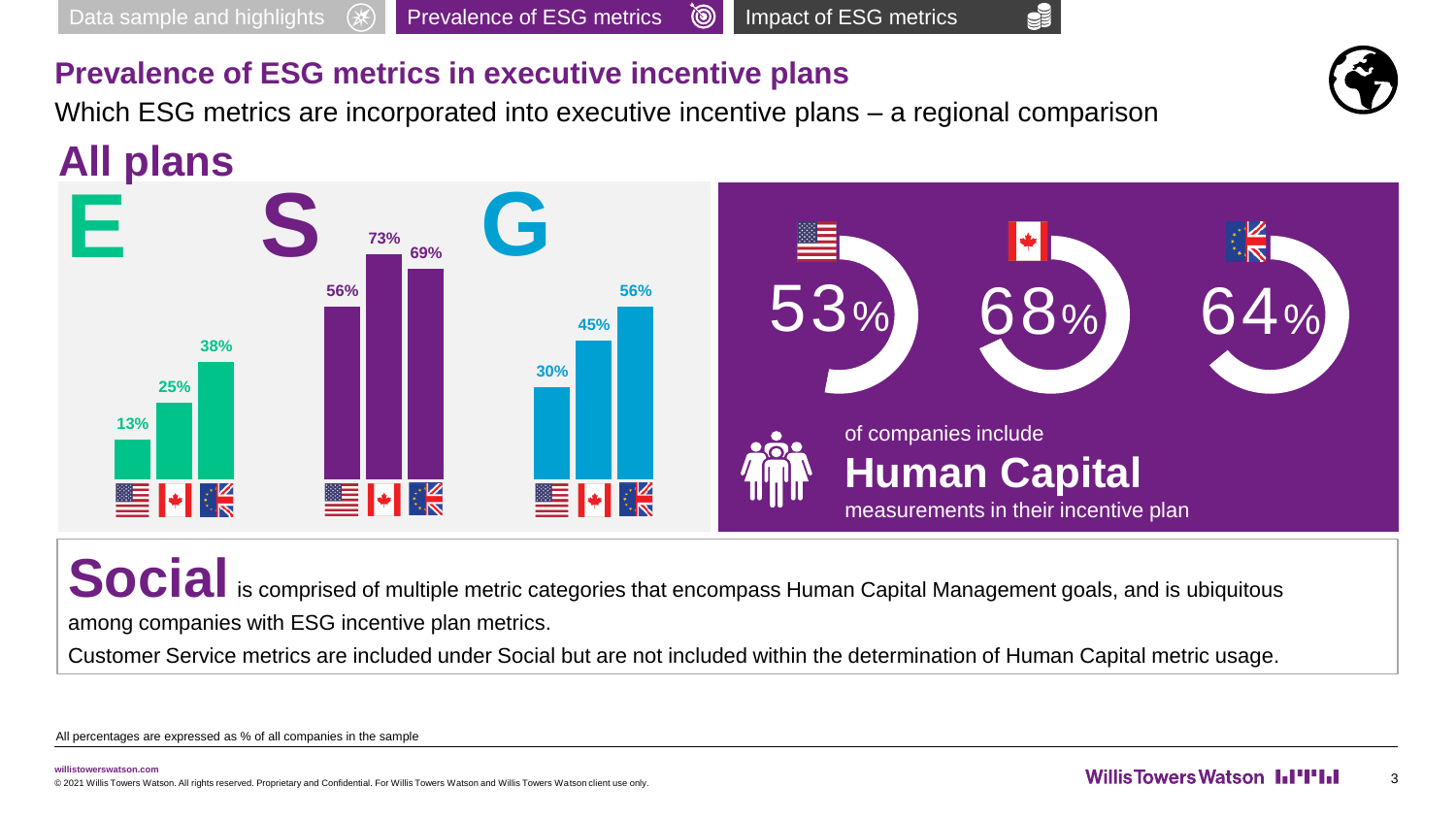#### **Impact of ESG metrics on payout – Methodology**

How ESG metrics are incorporated into incentive plans



<u>SE</u>

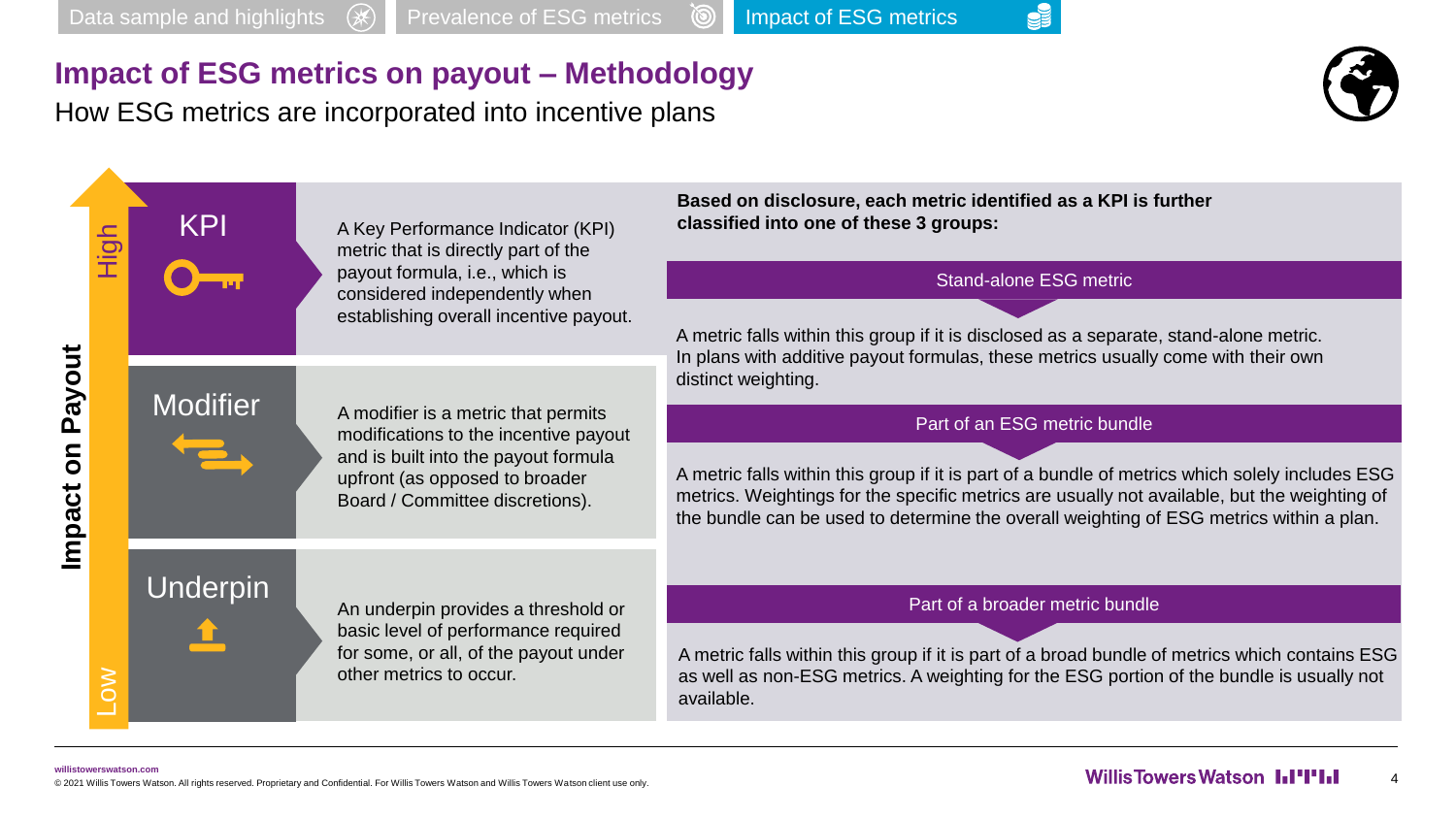SF

#### **Data sample**

This section is based on disclosures from the companies listed in the S&P 500



- Market capitalization as per December 31, 2020; displayed in million US\$.
- Revenues are displayed in million US\$. Companies from the financial sector are excluded from the revenue statistics.
- Sector breakdown is based on the 11 Global Industry Classification Standard (GICS) sectors.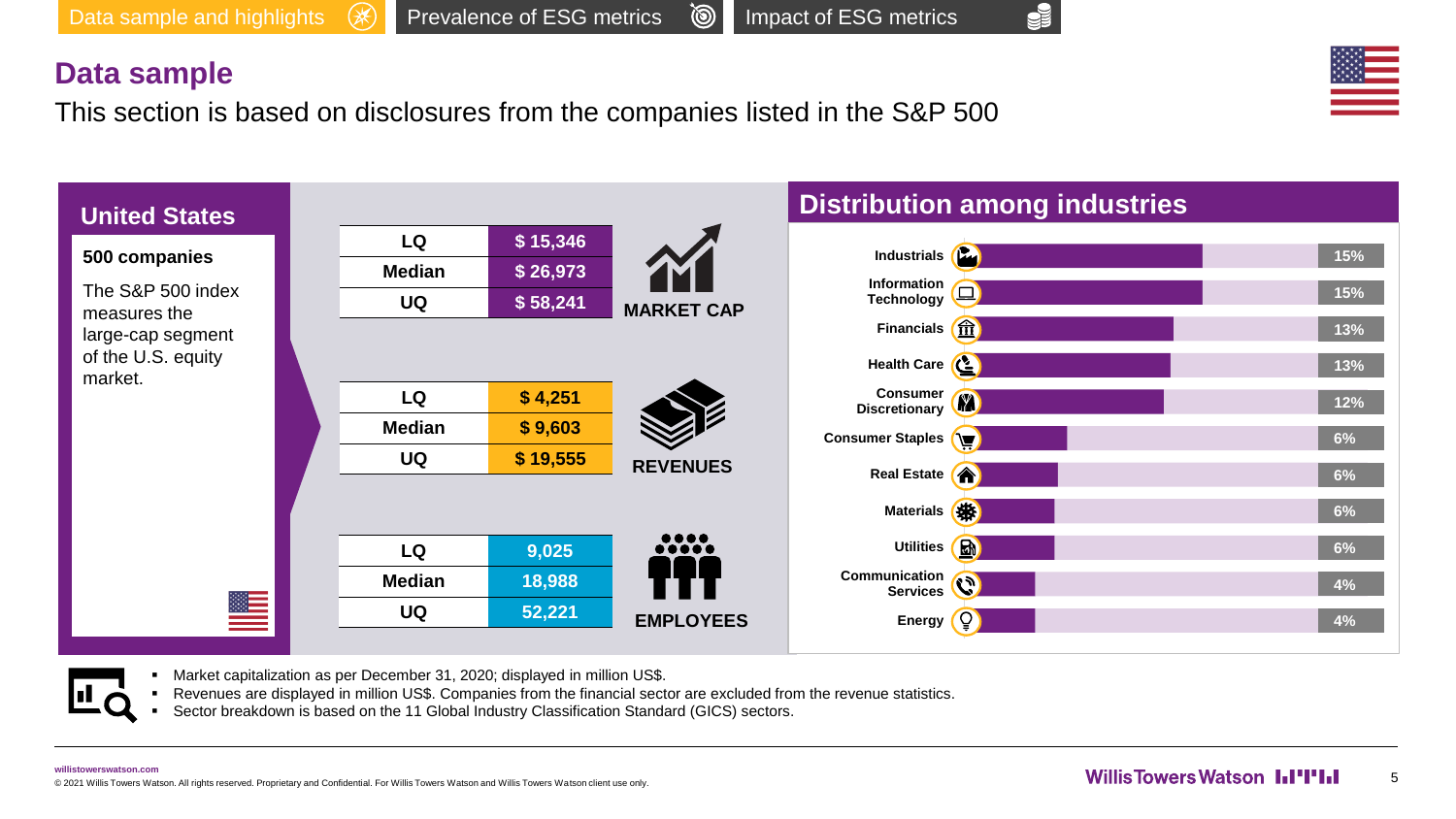### **ESG Highlights in the United States**



#### **Overall prevalence of ESG metrics <b>Prevalence by ESG category**

60% of companies use at least one ESG metric in their **incentive plans**  (STI or LTI or both)



**All** 

59%

of companies use at least one ESG metric in their **STI plans**



5% of companies use at least one ESG metric in their **LTI plans**



#### **Focus on Human Capital**

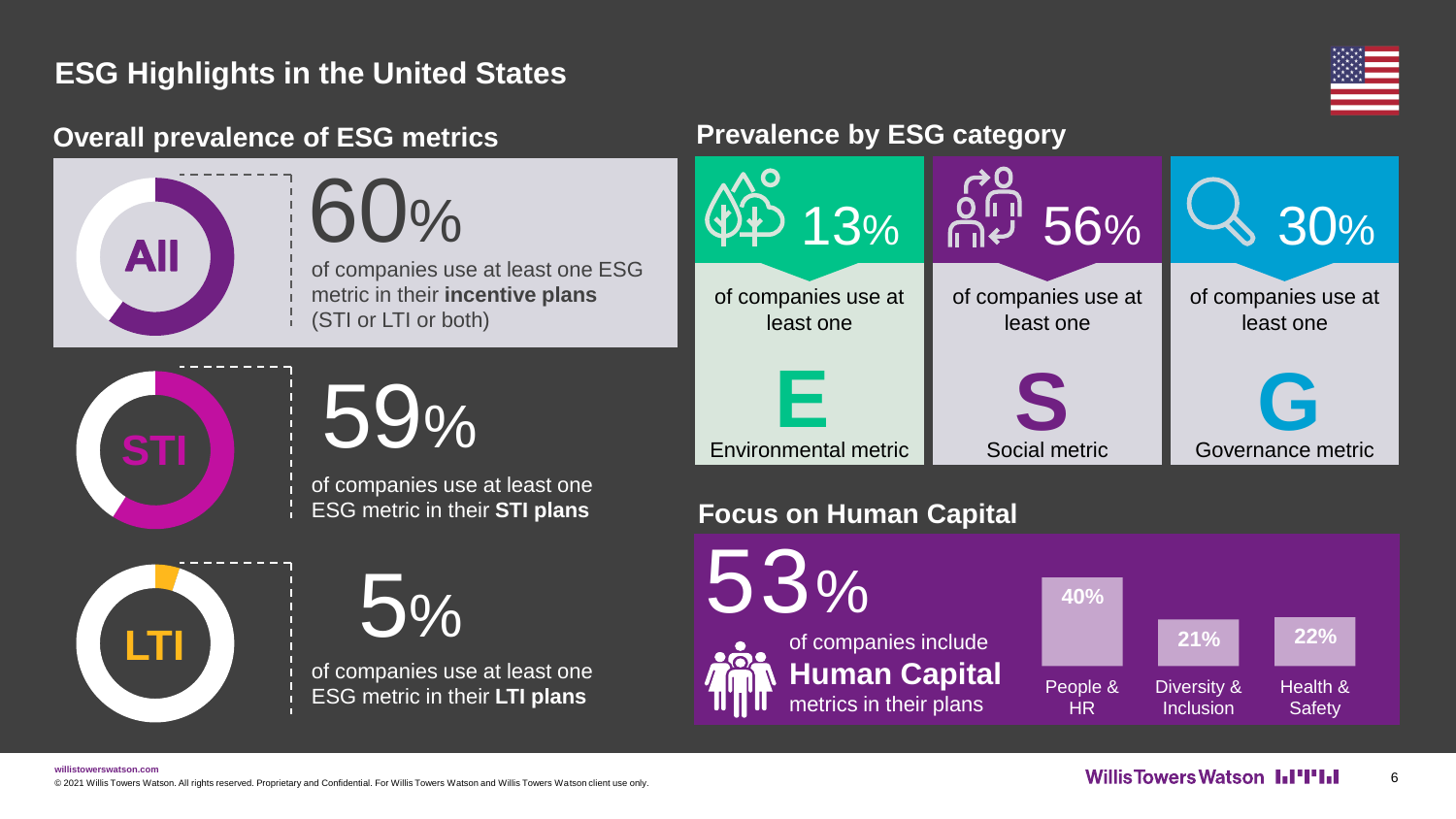#### **Outlook: forward-looking ESG trends**

Expected changes to ESG metrics in incentive plans in the United States





- Forward-looking data represents only companies which disclosed upcoming changes within their current proxy filings
- Of those companies that are adding ESG metrics (through introduction or expansion), 32% are adding them as modifiers, while 14% are adding them as part of a metric bundle. **16% are adding ESG measures as stand-alone metrics** with weightings ranging between 5% and 15%. The remainder did not disclose how the metrics will be added
- 54 out of 57 companies are adding the ESG metrics as part of their **STI plan**
- See the chart below for an analyses of the type of ESG metrics that are added either through introduction or expansion. Percentages are expressed as % of companies that have disclosed to add at least one ESG metric
- Note that any one company may be planning several types of change.
- The governance category includes generic or undisclosed "ESG metrics"



#### **willistowerswatson.com**

WILLISTOWETS WATSON ALL RISP ON THE STATE OF THE RESERVED ON THE RESERVED ON THE RESERVED ON THE RESERVED ON THE RESERVED ON THE RESERVED ON THE RESERVED ON THE RESERVED ON THE RESERVED ON THE RESERVED ON THE RESERVED ON T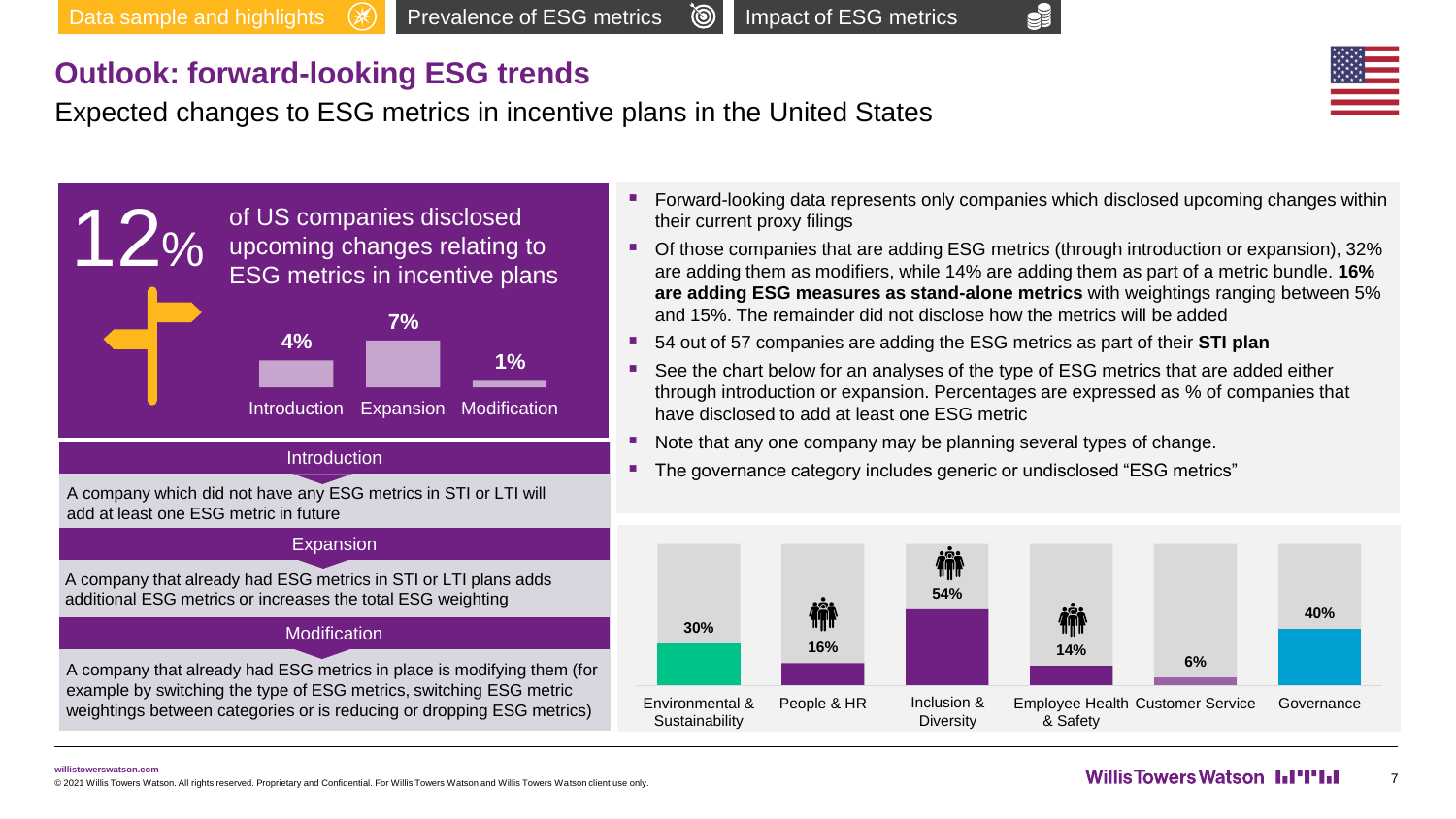

Overall prevalence of ESG metrics in the United States

**All plans**



of **companies in the S&P 500**  incorporate ESG metrics in their incentive plans.



This number increased by **+ 8 pp** since previous year

# **STI plans LTI plans**



of **companies in the S&P 500**  incorporate ESG metrics in their STI plans.

> This number increased by **+ 8 pp** since previous year

5% of **companies in the S&P 500**  incorporate ESG metrics in their LTI plans.

ŠÉ

This number increased by **+ 2 pp** since previous year

- The year-over-year changes reflect the S&P 500 companies that were analyzed in 2020 (for Fiscal Year 2019) and in 2021 (for Fiscal Year 2020) so there may be some variance due to companies being added or falling out of the S&P 500 index.
- A handful of S&P 500 companies which did not have a prior ESG metric in the previous year added a COVID-related goal (primarily Customer Service or Health & Safety related) to their incentive plans as part of their response to the pandemic, but most companies that added ESG metrics relating to COVID-19 already had an ESG metric in place. Most of these changes occurred in STI plans.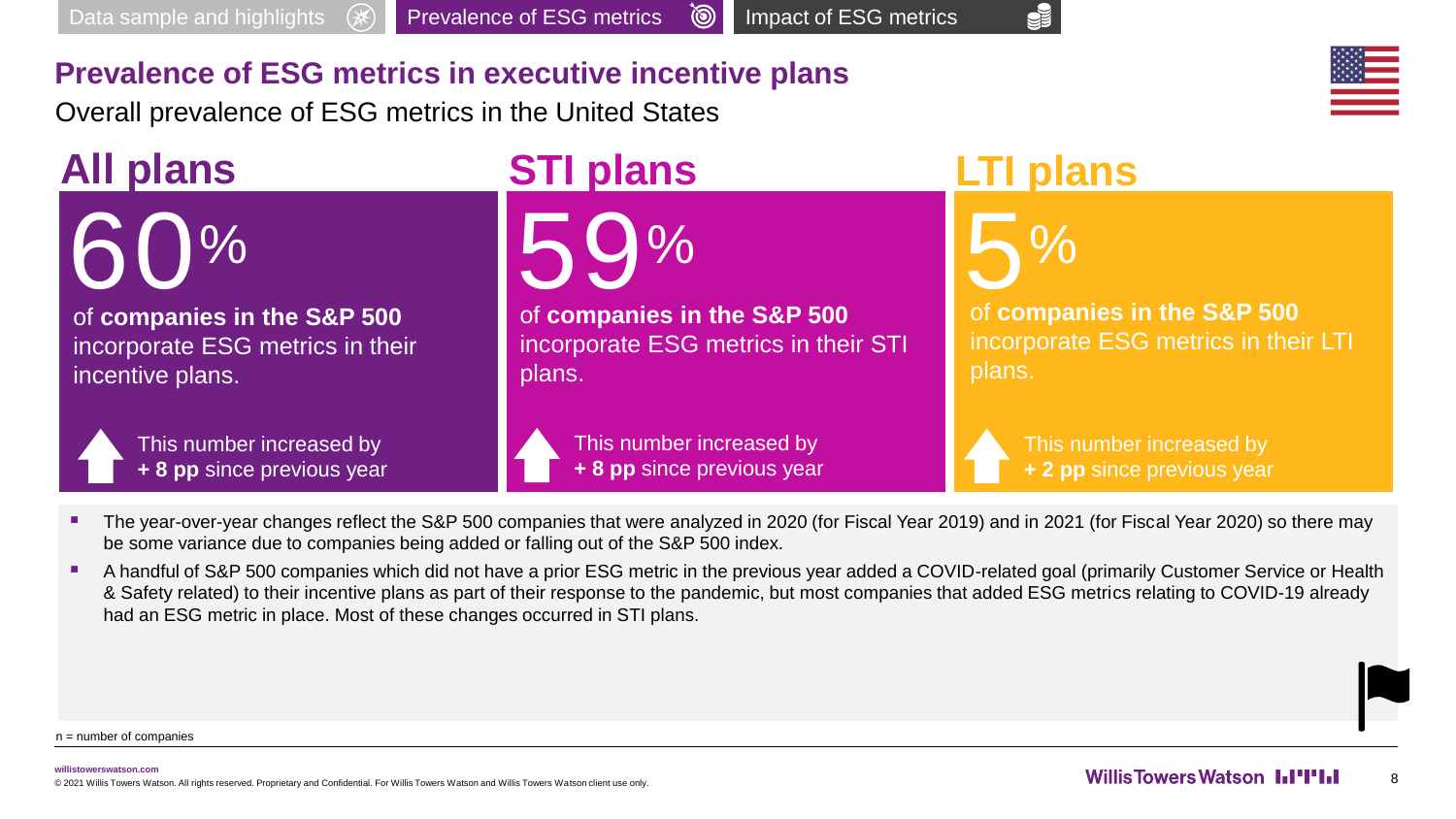Which ESG metrics are incorporated into executive incentive plans in the United States

## **All plans**



**Social** is comprised of multiple metric categories that encompass Human Capital Management goals, and is ubiquitous among companies with ESG incentive plan metrics. 65% of companies that use Social metrics do so across multiple categories.

of companies include 53% **Human Capital**  measurements in their incentive plans + 8 pp **Prevalence of ESG metric categories**  $+1 \text{ pp}$   $+ 9 \text{ pp}$   $+ 4 \text{ pp}$   $+ 5 \text{ pp}$   $+ 5 \text{ pp}$   $+ 6 \text{ pp}$   $+ 12 \text{ pp}$ 櫹 **Thi The Set of Article 40% 21% 22% 28% 30% 13% Environmental** People & HR Inclusion & Employee Customer **Governance** & Sustainability Health & Safety Service **Diversity E S G**

Š

All percentages are expressed as % of all companies in the sample

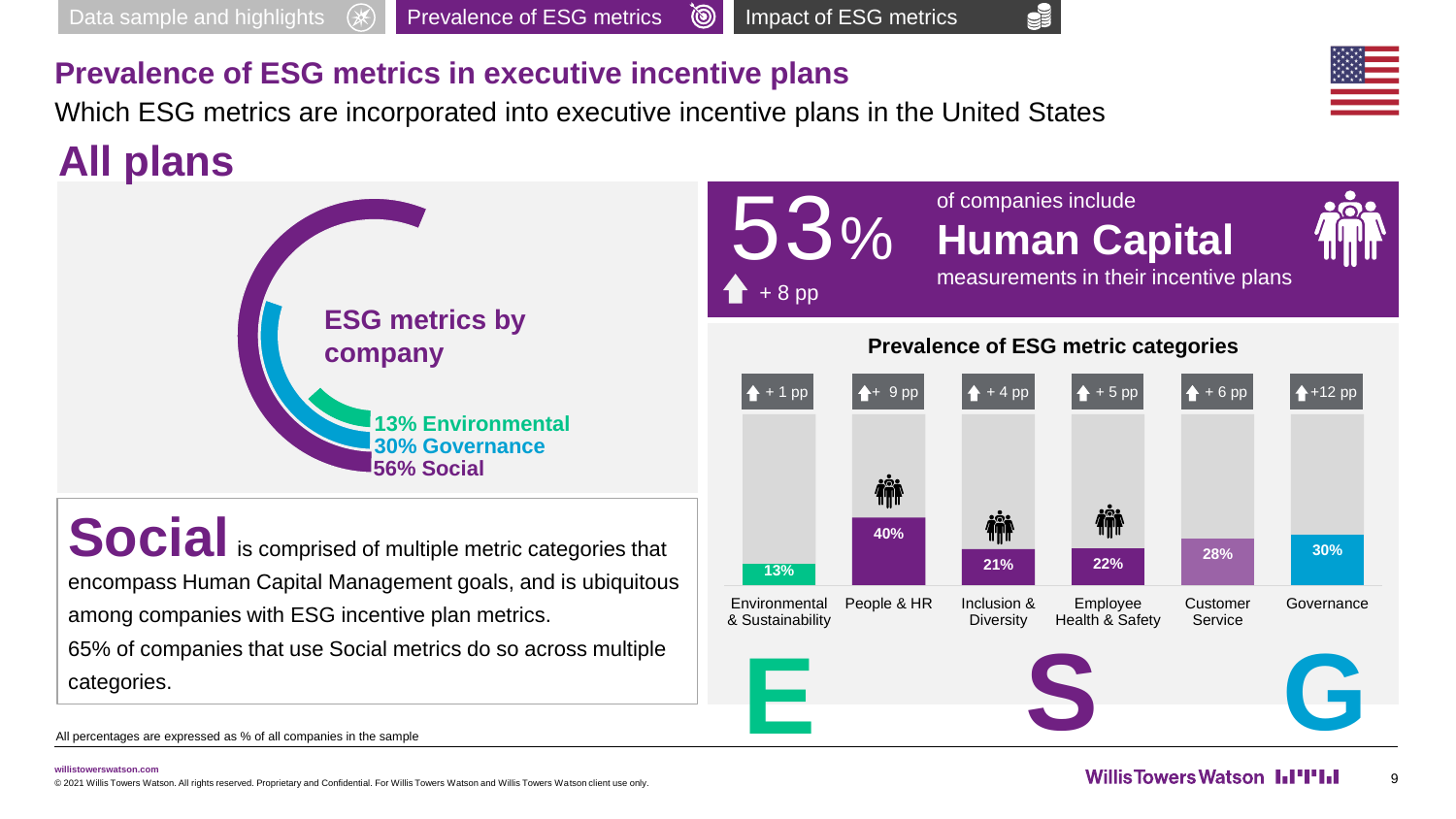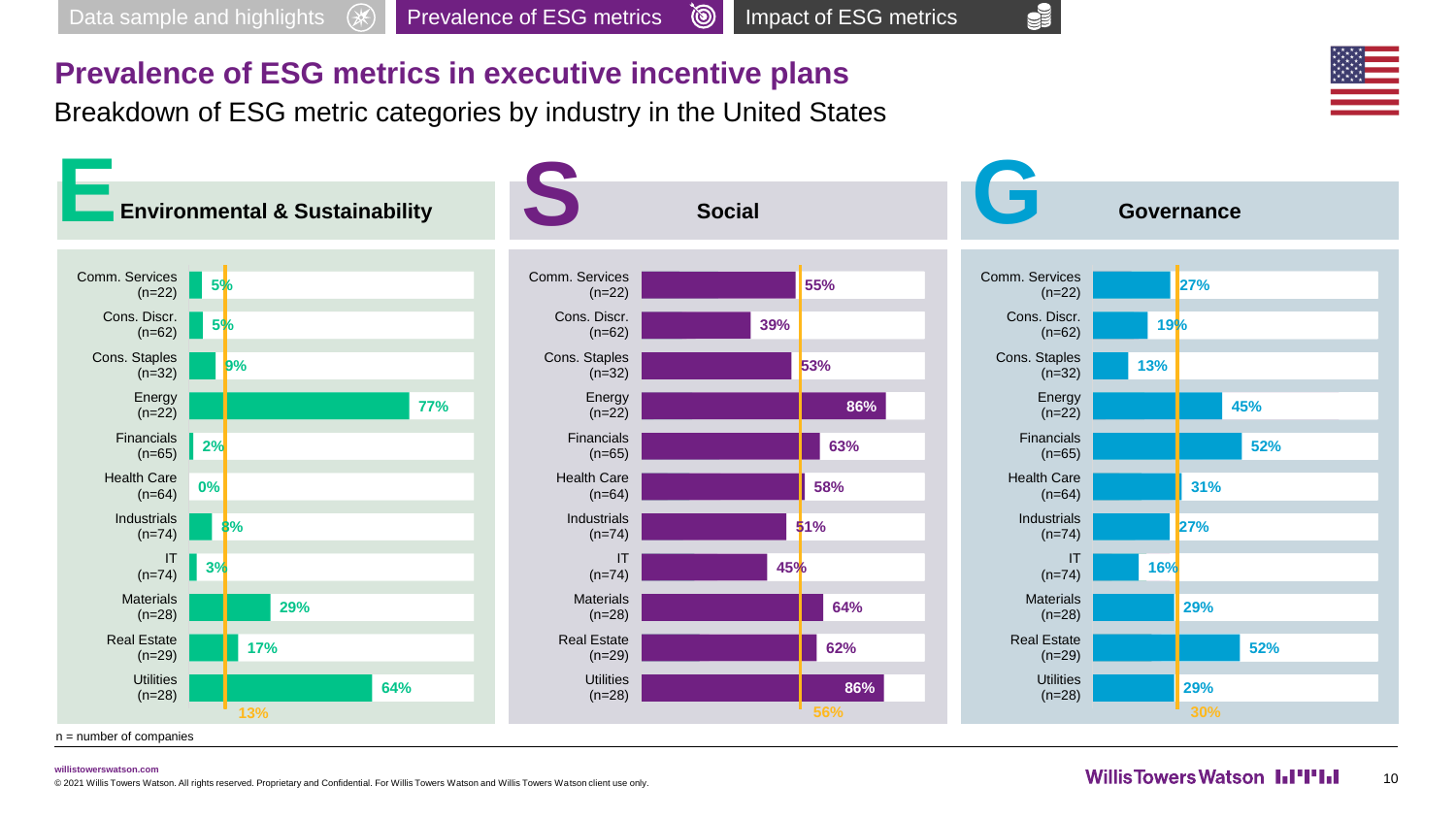

All percentages are expressed as % of all companies that have at least one ESG measure in place \* "ESG categories" refers to either Environmental, Social or Governance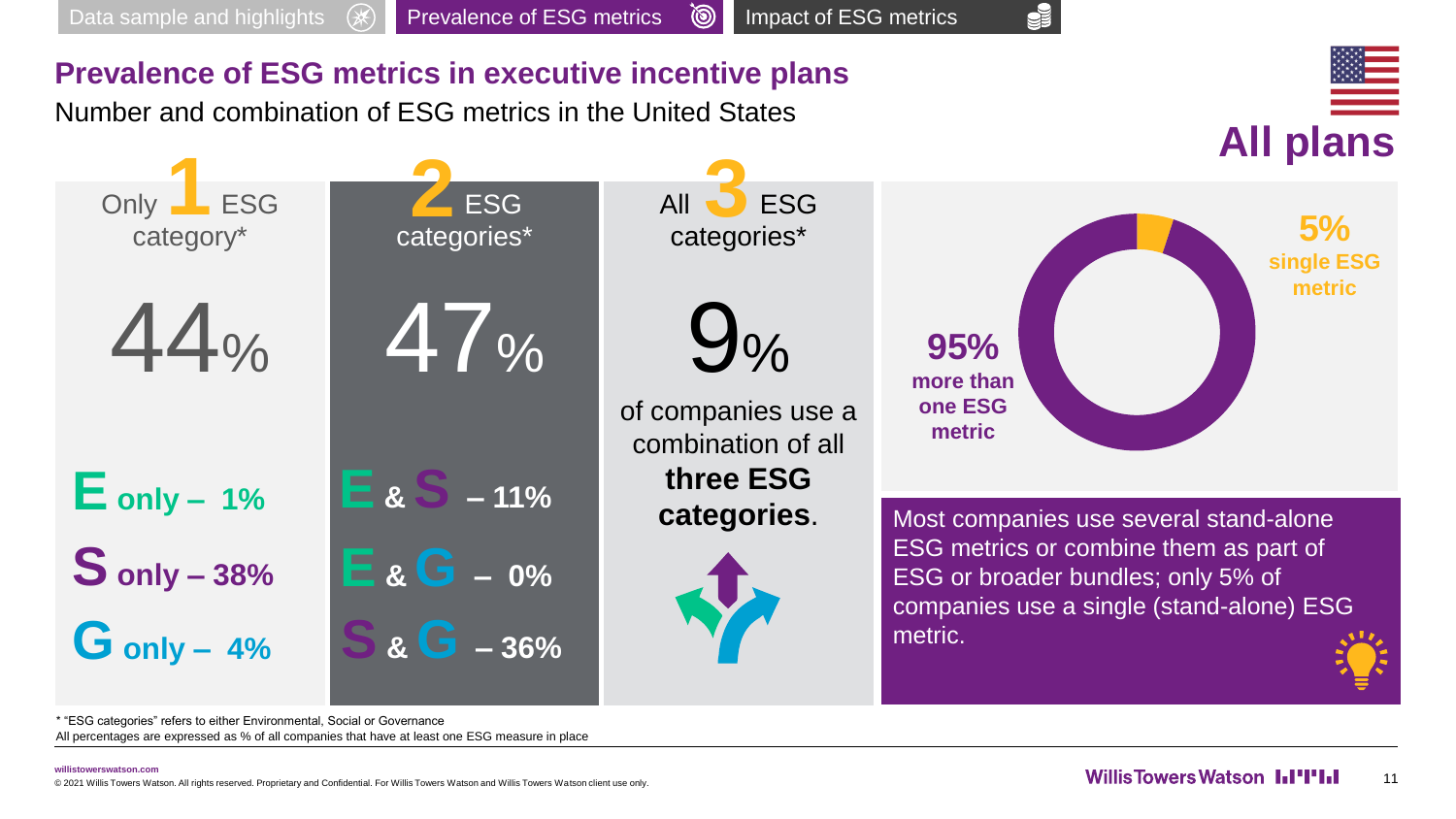#### **Impact of ESG metrics on payout**

How ESG metrics are measured incentive plans in the United States

## **All plans**



metrics are measuring at least one of them **quantitatively**

#### **Corporate / Business Unit**



All percentages are expressed as % of companies with at least one ESG metric (in all plans / STI plans / LTI plans)

nd 33%

of all companies with ESG metrics in their STI plans are measuring at least one of them **quantitatively**

#### **Corporate / Business Unit**



## **STI plans LTI plans**

S



of all companies with ESG metrics in their LTI plans are measuring at least one of them **quantitatively**

## **Corporate / Business Unit**

96% 4% **Individual**

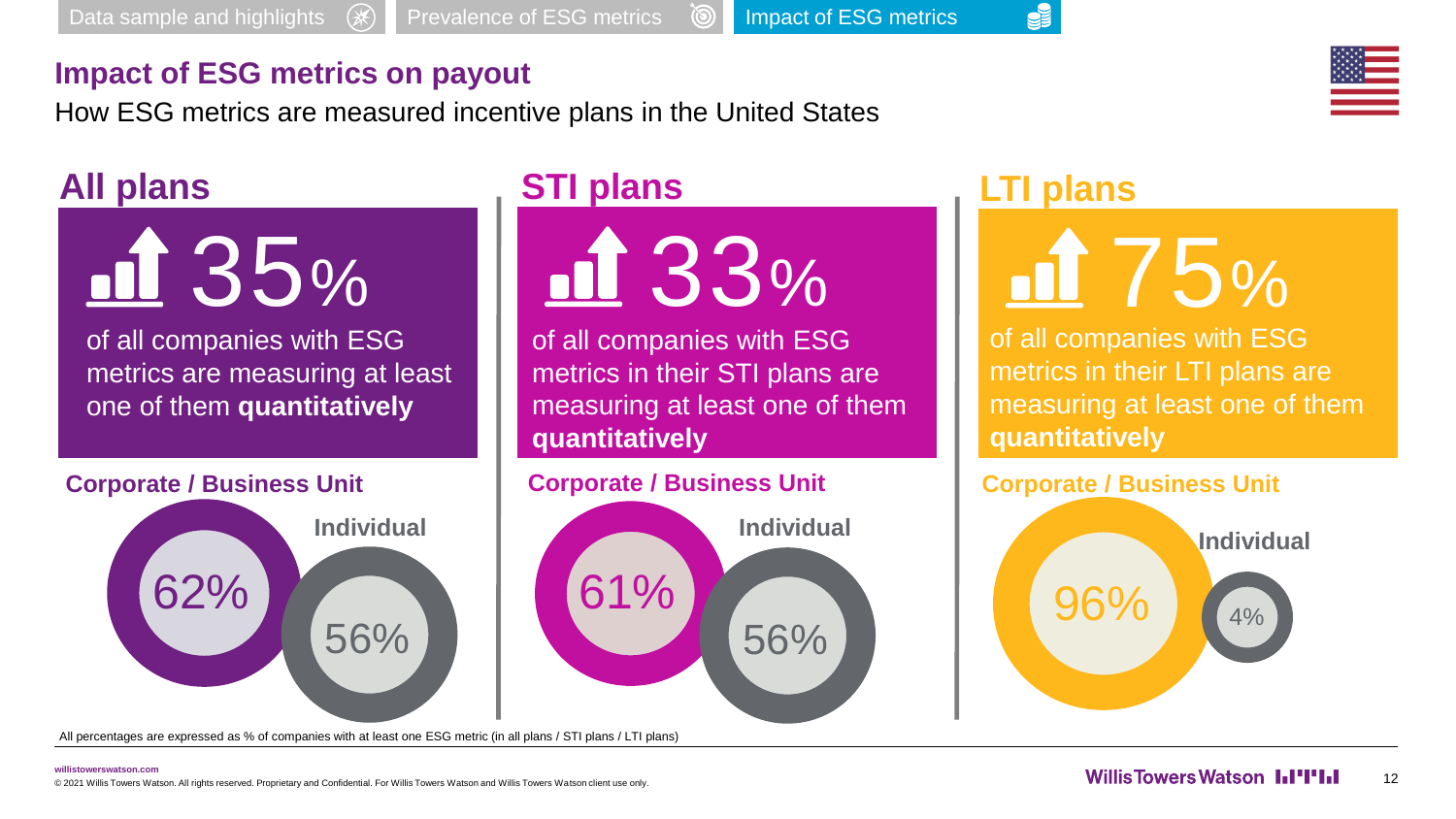<u>SE</u>

#### **Impact of ESG metrics on payout – Methodology**

How ESG metrics are incorporated into incentive plans

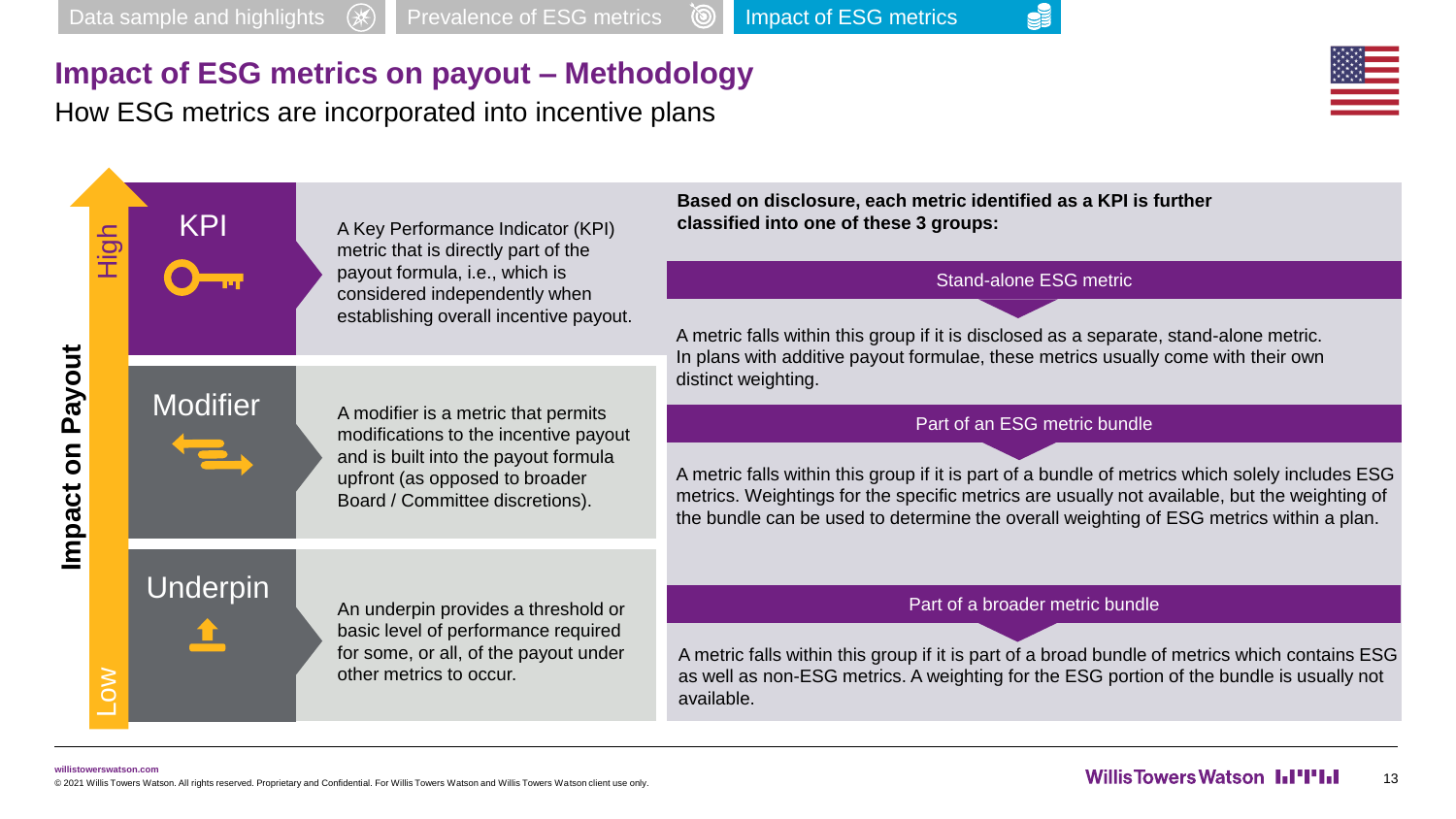#### **Impact of ESG metrics on payout**

How ESG metrics are incorporated into incentive plans in the United States



The median overall ESG weighting is based on all plans where a distinct weight of ESG metrics could be determined, i.e. it is comprised of the stand-alone ESG metrics as well as the pure ESG bundles. The broader bundles that contain ESG and non-ESG metrics have not contributed to this statistic.

![](_page_14_Picture_7.jpeg)

<u>SF</u>